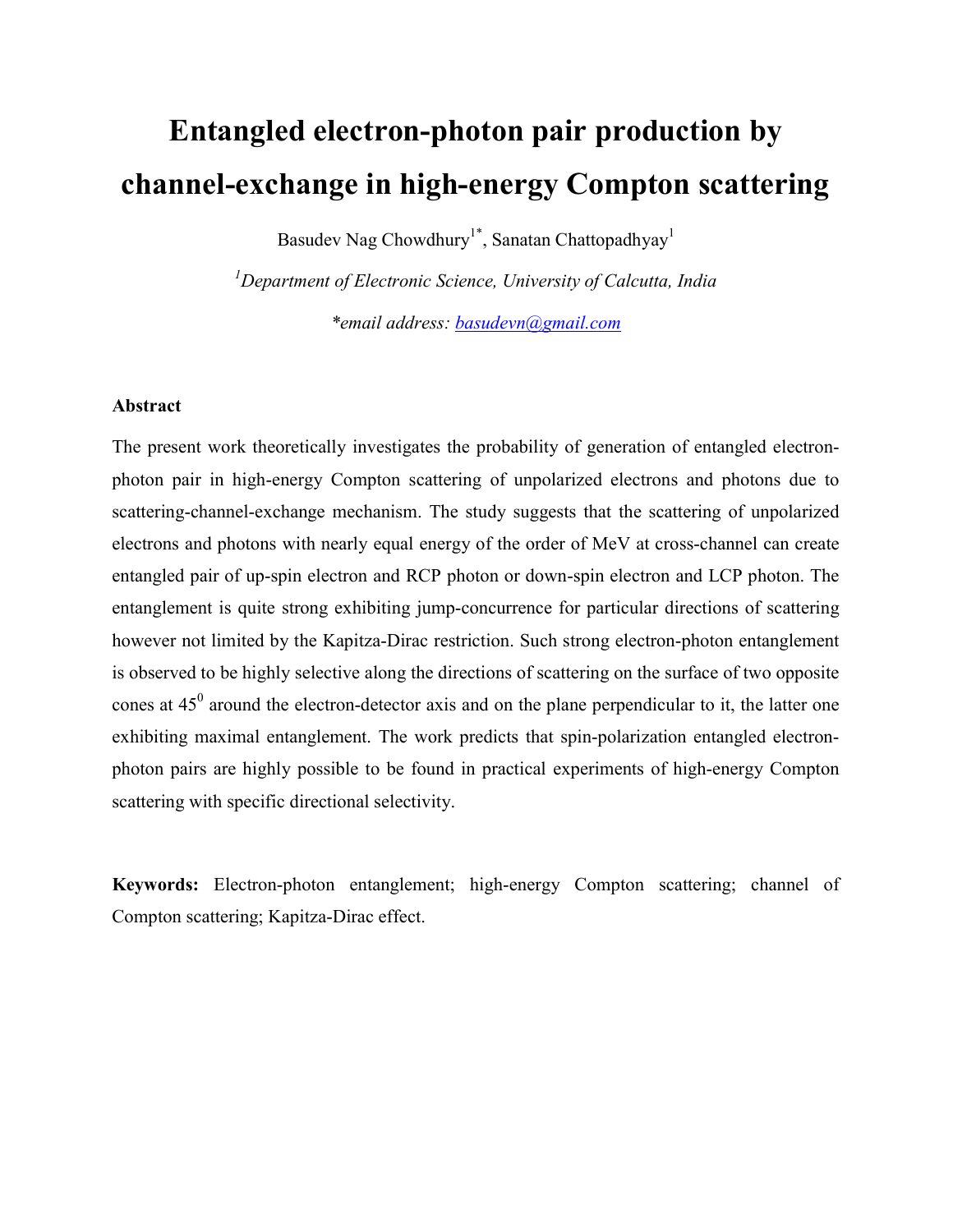Entanglement related phenomena have attracted the research community for their enormous technological applications in quantum information processing as well as in further exploring the physics of so-called 'spooky' behavior observed in nature across vastly different scales [1-3]. Numerous efforts are being made to study theoretically and experimentally the various aspects of quantum entanglement [4-13]. Although most of such experiments are carried out describing entangled-photons, in recent times the electron-photon entanglement has gained significant importance due to its possible applications in long-distance quantum teleportation and quantum repeater technologies. In this regard a few experimental reports have demonstrated the quantum entanglement phenomena between electron spin and photon frequency/polarization [14-16].

However, in contrast to the low-energy domain, very few reports are available on the entanglement behavior of high-energy particles. Recently, the possibility of helicity/polarizationentangled pair-production in high-energy scattering of spin-polarized particles has been studied theoretically, which claims maximally entangled electron-photon pair-production to be impossible in high-energy Compton scattering [17]. However, another contributory work, as a part of a general study on polarization dynamics in Compton scattering, has shown that scattering of electron and photon polarized in specified directions can generate a maximally entangled electron-photon pair [18]. Such work, based on Kapitza-Dirac principle of reflection of electrons from standing light waves [19], claims that Compton scattering of a vertically polarized photon and an electron with spinors tilted at  $45^{\circ}$ -up/down with photon propagation direction creates entangled pairs either of a left-circularly polarized photon with a  $45^{\circ}$ -up polarized electron or a right-circularly polarized photon with a  $45^{\circ}$ -down polarized electron. Such phenomena of entangled electron-photon pair production, however, are shown to be limited by two basic requirements: firstly, the incoming and outgoing photons must propagate in opposite directions with identical momentum value (i.e. 'Kapitza-Dirac restriction') and secondly, the incoming particles must have specified spin-polarization.

In this context, the current work theoretically investigates the high-energy Compton scattering without such restrictions, i.e. of 'unpolarized' electrons and photons with arbitrary momentum, to study whether the generation of entangled spin states of electron-photon pairs is possible under certain conditions. In this work, the term 'high-energy' refers to the order of electron energy where the rest mass energy of electron (~0.5MeV) can be neglected. For instance, the significance of rest mass energy of a 5MeV electron is  $\sim 0.5\%$ . It is worthy to mention that the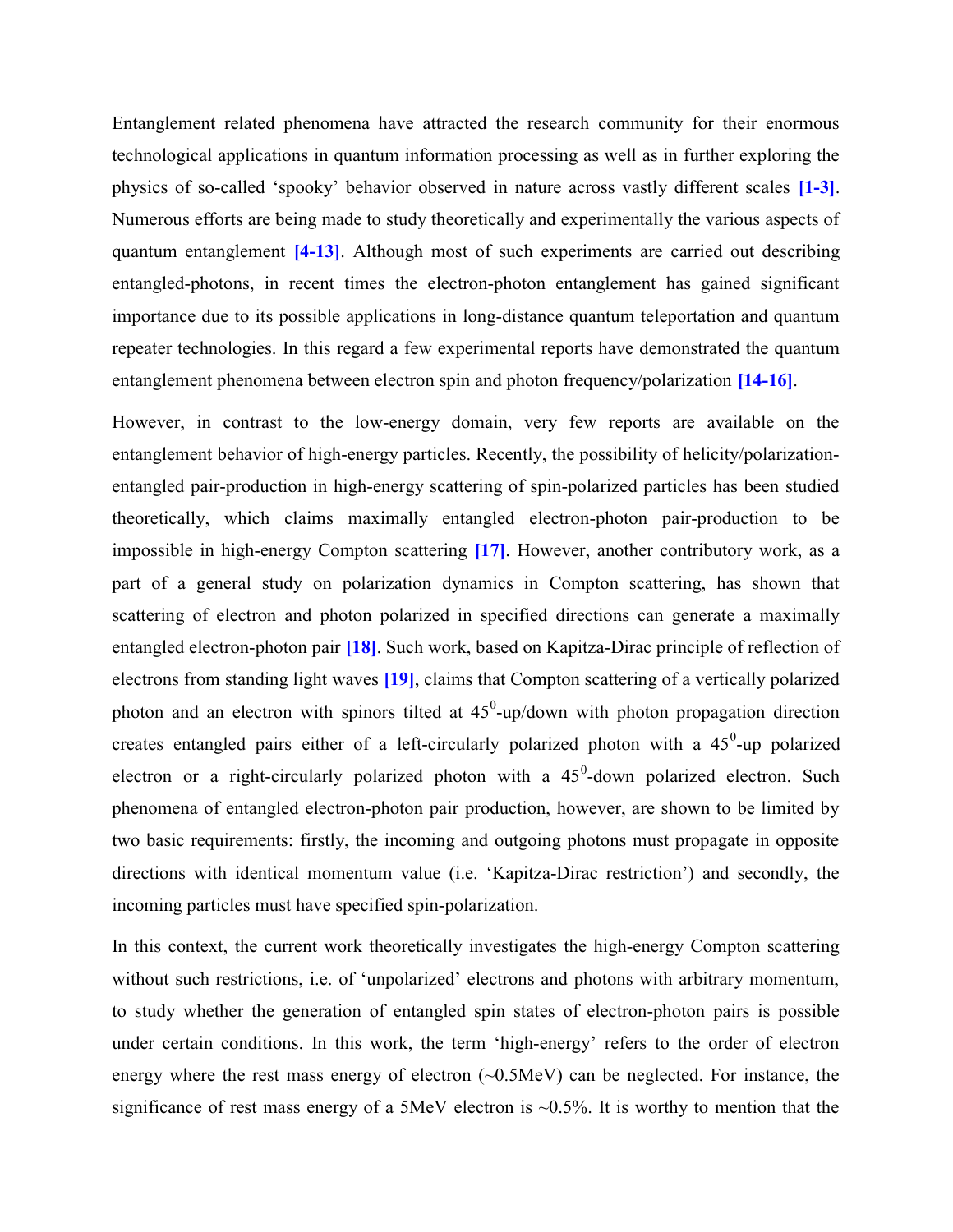circular polarization states of a  $\gamma$ -photon with such order of energy can be measured experimentally  $[20]$ . Also the  $\gamma$ -photon absorption at such energy range belongs to the Compton scattering dominated region where neither photoelectric effect nor the electron-positron pair production is significant [21].

The two lowest possible order Feynman diagrams for such electron-photon scattering through 's'-channel and 'u'-channel are depicted in Fig.1 and the corresponding invariant amplitudes for scattering are represented by  $\Pi_1$  and  $\Pi_2$ . Conventionally the high-energy scattering probabilities for unpolarized particles are estimated by summing over all spin states of generated particles, expecting each of them to be in superposed states since the spin states are not measured [22]. In such case, the net scattering probability is obtained to be  $\langle \left| \Pi \right|^2 \rangle = \langle \Pi_1^2 + \Pi_2^2 \rangle$ 2 1  $\left|\Pi\right|^2$  =  $\left\langle \Pi_1^2 + \Pi_2^2 \right\rangle$  since the cross-channel probability ('s' $\leftrightarrow$ 'u') averaged over all spin states is  $\langle \Pi_1 * \Pi_2 \rangle = 0$ . Thus, the generated electrons and photons are conventionally assumed to be in product state of their individually superposed states. It is apparent that, if measured, such individually superposed electron and photon out-scattered states will collapse to the corresponding specific polarization states, however, that does not necessarily imply that, when not measured, all of the outgoing electrons and photons will be in such individually superposed states and mutually in product state in general. In fact, the possibility of generation of electrons and photons of specific spin polarization on scattering of such unpolarized ones must not depend on whether such spin states are measured or not.

In this regard, the current work reveals the probability of generation of such specific spin polarized states, i.e. up/down-spin  $(| \uparrow \rangle, | \downarrow \rangle)$  of electron and left/right circular polarization  $(|L\rangle, |R\rangle)$  of photon, at the cross-channel ('s' $\leftrightarrow$ 'u') of high-energy Compton scattering of unpolarized electron-photon. It is worthy to mention that such pair-production at cross-channel implies a transition from one channel to the other, i.e. 's' $\rightarrow$ 'u' or 'u' $\rightarrow$ 's', during scattering process. In Compton scattering, physically, the 's'-channel represents simultaneous annihilation of electron and photon whereas 'u'-channel refers to their consecutive annihilation. The propagator 4-momentum is thus different in the two channels in general (Fig.1) and equalizes to each other only under Kapitza-Dirac restriction. Therefore, without such restriction the conservation principle in general requires that any one of the two possible channel transitions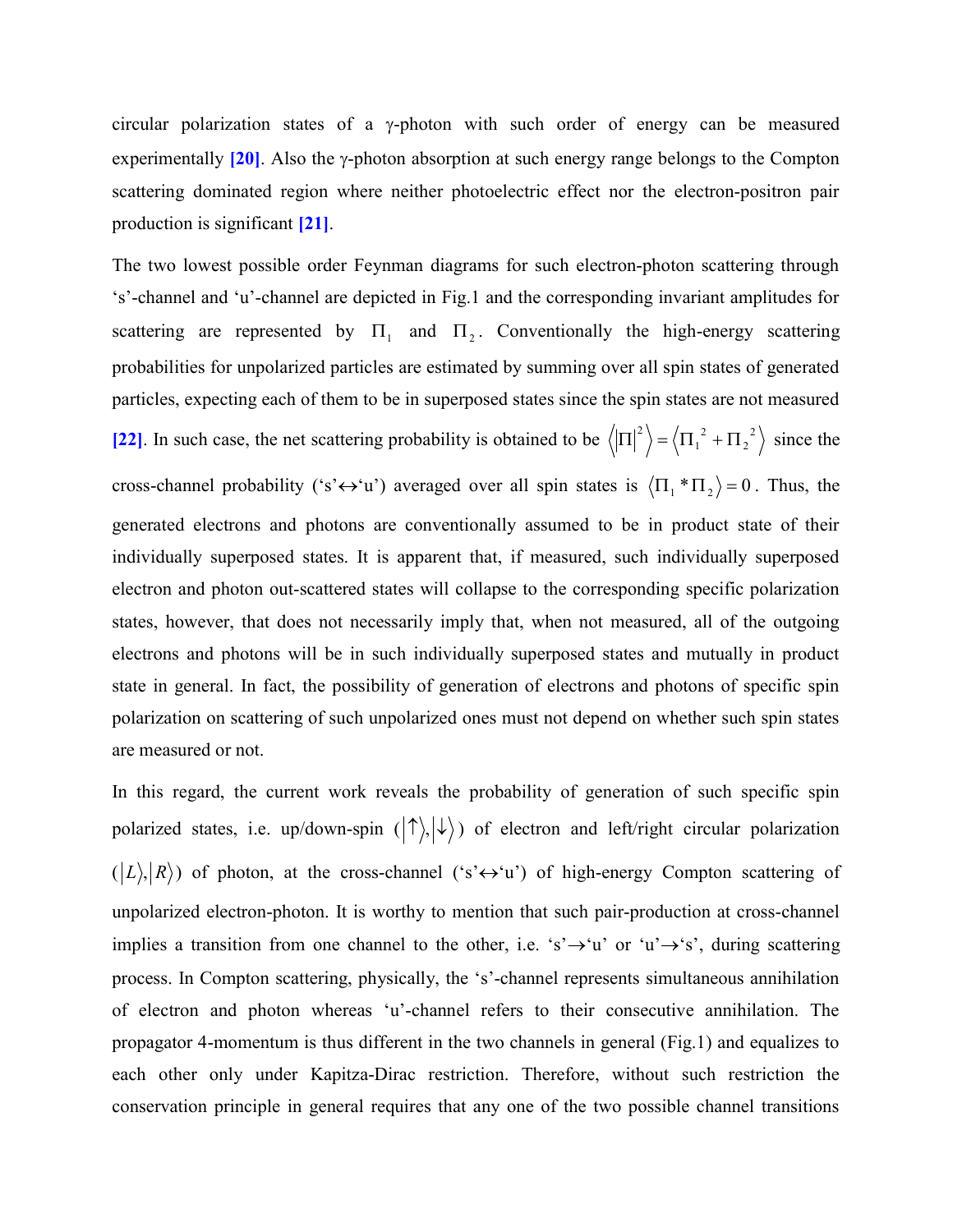(i.e. 's' $\rightarrow$ 'u' or 'u' $\rightarrow$ 's') must be accompanied together with the other one as per the limit of energy-time and position-momentum uncertainty. Such channel exchange is thus associated with a momentum transfer which in turn can induce specific polarization information to the created photon due to gauge symmetry; which in correspondence to the spin conservation induces specific spin information to the created electron. In such way it is possible to get spin/polarization entangled electron-photon pairs on Compton scattering of unpolarized electrons and photons due to channel exchange at high-energy.

Thus in general, the out-scattered state of electron-photon pair can be expressed as

$$
|\psi\rangle = c_{11} |\uparrow; R\rangle + c_{12} |\uparrow; L\rangle + c_{21} |\downarrow; R\rangle + c_{22} |\downarrow; L\rangle
$$
 (1)

To quantify the entanglement between electron and photon in such case, the 'concurrence' is a good measure [23-25], given by,

$$
C = 2|c_{11}c_{22} - c_{12}c_{21}| \tag{2}
$$

where the maximum value of  $C = 1$  indicates maximally entangled pair production whereas a zero value corresponds to the product state. At this point it is worthy to mention that the crosschannel scattering probability  $(\Pi_1 * \Pi_2 + \Pi_2 * \Pi_1)$  of high energy electron/photon does not provide the phases of coefficients  $(c_{ij})$  and the concurrence value directly; however, it intrinsically includes the phase factors that leads to obtain the concurrence, maximized/minimized over all possible values of such phase factors, as  $C_{\text{max/min}} = 2\left\|c_{11}\right\|c_{22} \left| \pm \left|c_{12}\right\|c_{21} \right|$ , where  $(C_{\text{max}})_{\text{min}}$  or  $(C_{\text{min}})_{\text{max}}$  indicates the conditions for entanglement. However, in practical experiment, for a given values of energy and angle of the inscattering electron/photon, the out-scattered particles exhibit an angular distribution. Therefore, the aim of the current work is not only to find out the conditions for entanglement, but also to predict how much is the probability to obtain such entangled electron/photon pairs at such particular scattering angles compared to other angles, which necessitates the study of individual possibilities of getting different spin/polarization combinations.

The cross-channel ('s' $\leftrightarrow$ 'u') terms in such high energy Compton scattering probability are given by [22],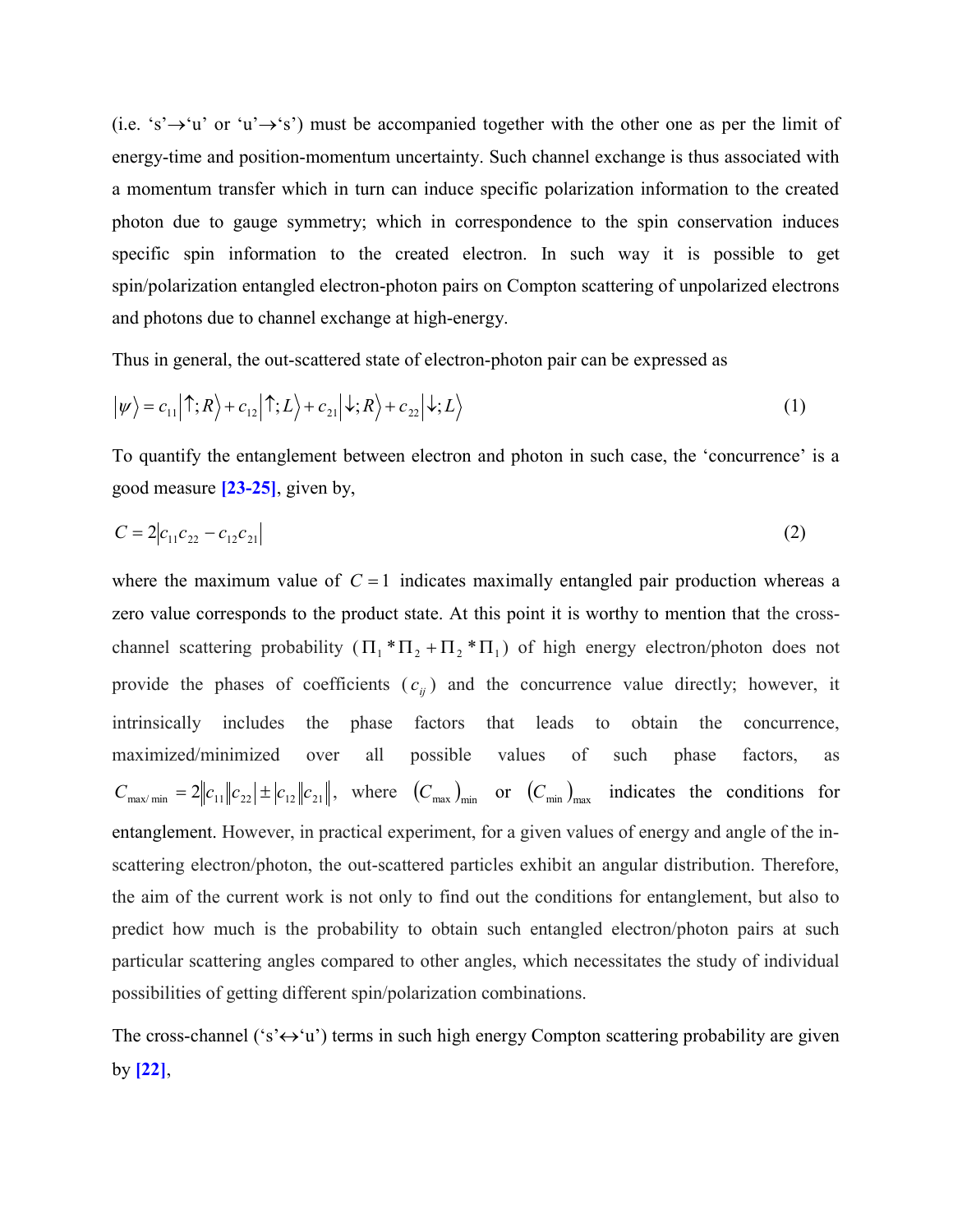$$
\Pi_2 * \Pi_1 = \frac{e^4}{P^2 \overline{P}^2} \Big[ \varepsilon_{\overline{\mu}}^k * \varepsilon_{\mu}^k \overline{\varepsilon}_{\nu}^{\overline{k}} * \overline{\varepsilon}_{\overline{\nu}}^{\overline{k}} \Big] \Gamma_r \Big[ \big( u_{\overline{\rho}}^r \widetilde{u}_{\overline{\rho}}^r \big) \gamma^{\nu} \big( \gamma^{\alpha} P_{\alpha} \big) \gamma^{\mu} \big( u_{\rho}^s \widetilde{u}_{\rho}^s \big) \gamma^{\overline{\nu}} \big[ \gamma^{\beta} \overline{P}_{\beta} \big] \gamma^{\overline{\mu}} \Big] \tag{3. a}
$$

$$
\Pi_1 * \Pi_2 = \frac{e^4}{P^2 \overline{P}^2} \Big[ \varepsilon_{\overline{\mu}}^k * \varepsilon_{\mu}^k \overline{\varepsilon}_{\nu}^{\overline{k}} * \overline{\varepsilon}_{\overline{\nu}}^{\overline{k}} \Big] Tr \Big[ (u_{\overline{\rho}}^r \widetilde{u}_{\overline{\rho}}^r) \gamma^{\mu} \Big[ \gamma^{\beta} \overline{P}_{\beta} \Big] \gamma^{\nu} \Big( u_{\overline{\rho}}^s \widetilde{u}_{\overline{\rho}}^s \Big) \gamma^{\overline{\mu}} \Big[ \gamma^{\alpha} P_{\alpha} \Big] \gamma^{\overline{\nu}} \Big]
$$
(3.b)

where,  $(p, \bar{p}, k, \bar{k})$  represent the momentum 4-vectors of incoming and outgoing electron and photon, respectively, with  $P = (p + k) = (\overline{p} + \overline{k})$  and  $\overline{P} = (p - \overline{k}) = (\overline{p} - k)$ ;  $(u_p^s, \varepsilon_\mu^k)$  represents Dirac spinor of spin-state 's' for electron and photon of polarization ' $\mu$ ';  $\gamma$ 's are Dirac gamma matrices and e is the electronic charge. Since the incoming electron and photon are assumed to be unpolarized, the relations  $\sum (u_p^s \tilde{u}_p^s) = \gamma^{\rho} p_{\rho}$ s s  $\sum \left(u_{p}^{s}\widetilde{u}_{p}^{s}\right) = \gamma^{\rho}p_{\rho}$  and  $\sum \varepsilon_{\overline{\mu}}^{k} * \varepsilon_{\mu}^{k} = -g_{\mu\overline{\mu}}$  $\sum_{R,L} {\cal E}_{\overline{\mu}}^{\, k} \, ^* {\cal E}_{\mu}^{\, k} = -$ \*  $\varepsilon_u^k = -g_{\mu\bar{\mu}}$  give rise to the net 'channel-exchange' probability to be,

$$
\Pi_1 * \Pi_2 + \Pi_2 * \Pi_1 = -2 \frac{e^4}{P^2 \overline{P}^2} \Big[ \overline{\varepsilon_v^k} * \overline{\varepsilon_v^k} \Big] \text{Tr} \Big[ \Big( u_r^r \widetilde{u}_p^r \Big) \gamma^\rho \Big] \gamma^\nu \gamma^\alpha \gamma^\beta \gamma^\nu \Big] P_\alpha \overline{P_\beta} P_\rho \tag{4}
$$

It is interesting to note that the generated states of electron-photon pair are non-separable due to the terms  $\left(u\frac{r}{n}\widetilde{u}\frac{r}{n}\right)$ p  $\left(\mu_{\overline{p}} \widetilde{u}_{\overline{p}}^r\right)$  and  $\left(\overline{\varepsilon_{\nu}}^{\overline{k}} * \overline{\varepsilon_{\overline{v}}^{\overline{k}}}\right)$  appearing together in the expression of 'channel-exchange' probability. It is also worthy to mention that prior to the calculation of such cross-channel terms to examine the possible entanglement, the net 's' and 'u'-channel scattering probability  $(\langle |\Pi|^2 \rangle = \langle \Pi_1^2 + \Pi_2^2 \rangle$ 2 2 1  $\Pi^{2}$  =  $\langle \Pi_1^2 + \Pi_2^2 \rangle$ ) is calculated and calibrated by comparing with relevant experimental results [26] [see Supplementary Information].

As shown in the schematic of the electron-photon scattering in Fig.2, without loss of generality, the momentum of outgoing electron is assumed to be along Z-axis (i.e. electron-detector position), that of the incoming electron in ZX-plane at an angle  $\theta_e$  with Z-axis, and the photon to come in at the polar/azimuthal angles  $(\theta_{ph}, \phi_{ph})$ . Thus, in Dirac-Pauli representation, σ  $u_{\overline{p}}^r \widetilde{u}_{\overline{p}}^r = \frac{1}{2} (I \pm \gamma^5) \gamma^{\sigma} \overline{p}$ p r  $\frac{r}{p}\widetilde{u}^r_{\overline{p}}=\frac{1}{2}(I\pm \gamma^5)$ 2  $\widetilde{u}_{\overline{n}}^r = \frac{1}{2} (I \pm \gamma^5) \gamma^{\sigma} \overline{p}_{\sigma}$ , where '+' is for up-spin (r = 1) and '-' stands for down-spin (r = 2). Here, the polarization states of real photon propagating along Z-axis is given by  $\bar{\epsilon}_{R/L} = 1/\sqrt{2} (0, \bar{\epsilon}^2 + 1, -i, 0)$  as per right/left circular polarization (RCP/LCP), respectively, which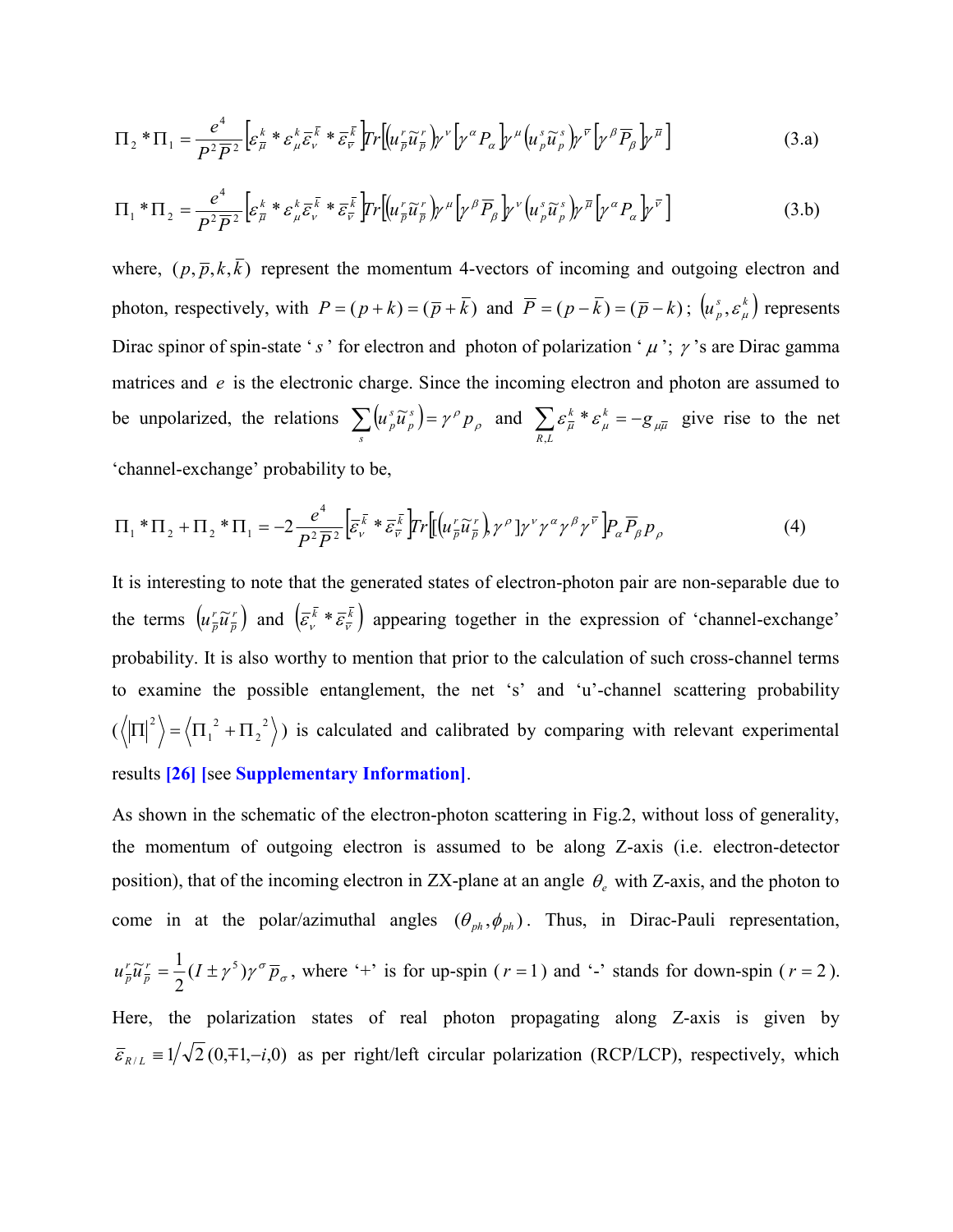can be transformed by using the relevant rotation matrix for any other direction of propagation. Thus, it finally results to [see Supplementary Information],

$$
\Pi_1 * \Pi_2 + \Pi_2 * \Pi_1 = -\frac{e^4}{P^2 \overline{P}^2} \Big[ \overline{\varepsilon}_{\nu}^{\overline{k}} * \overline{\varepsilon}_{\overline{\nu}}^{\overline{k}} \Big] T_1 + T_2 \tag{5}
$$

where,

$$
T_1 = 8[(p \cdot k)(p - \overline{p})^{\nu} \overline{P}^{\overline{\nu}} + \overline{P}^{\nu}(p - \overline{p})^{\overline{\nu}}] + (p \cdot \overline{k})(p - \overline{p})^{\nu} P^{\overline{\nu}} + P^{\nu}(p - \overline{p})^{\overline{\nu}}]
$$
(6.a)

$$
T_2 = \pm 8i \varepsilon^{\nu\alpha\beta\overline{\nu}} P_\alpha \overline{P}_\beta (p \cdot \overline{p}) \tag{6.b}
$$

The ' $\pm$ '-sign appears in Eq.5 twice, once through  $\bar{\varepsilon}_{R/L}$  for polarization of real photon and then through  $T_2$  due to spin of electron, which together, in turn, results to the possible 'electron spin'-'photon polarization' entanglement.

It is observed by varying all the parameters that maximal entanglement is obtained at some specific relative directions of the inscattering electron and photon, and only if their energy values are nearly identical. In this context, at a perpendicular electron-detector position (i.e.  $\theta_e = \pi/2$ ), the probability of producing the four possible states for different polar and azimuthal angels of the incoming photon is plotted in Fig.3. It is apparent from the figure that the probability of producing  $|\uparrow;R\rangle$  is identical to that of  $|\downarrow;L\rangle$ , whereas the probability values for the remaining two,  $|\uparrow; L\rangle$  and  $|\downarrow; R\rangle$ , are identical, which is obvious since the choice of 'up' or 'down' spin of electron and 'right' or 'left' circular polarization of photon is completely arbitrary. We call the former two (i.e.  $|\uparrow;R\rangle$  and  $|\downarrow;L\rangle$ ) to be 'set-1' and the latter two (i.e.  $|\uparrow;L\rangle$  and  $|\downarrow;R\rangle$ ) as 'set-2'. The plots of Fig.3 shows that, at certain angles of incoming photon direction, the nature of variation of 'set-1' and 'set-2' are opposite indicating the 'concurrence' to be high. And at a particular direction  $(\theta_{ph} = \pi/2; \phi_{ph} = \pi)$ , 'set-1' shows a jump hike to maximum whereas 'set-2' jumps down to zero, thereby obtaining the maximum 'concurrence'. Under such specific condition, that, the incoming unpolarized electron and photon come from opposite directions with identical energy, the channel-exchange probability is obtained to be [see Supplementary Information],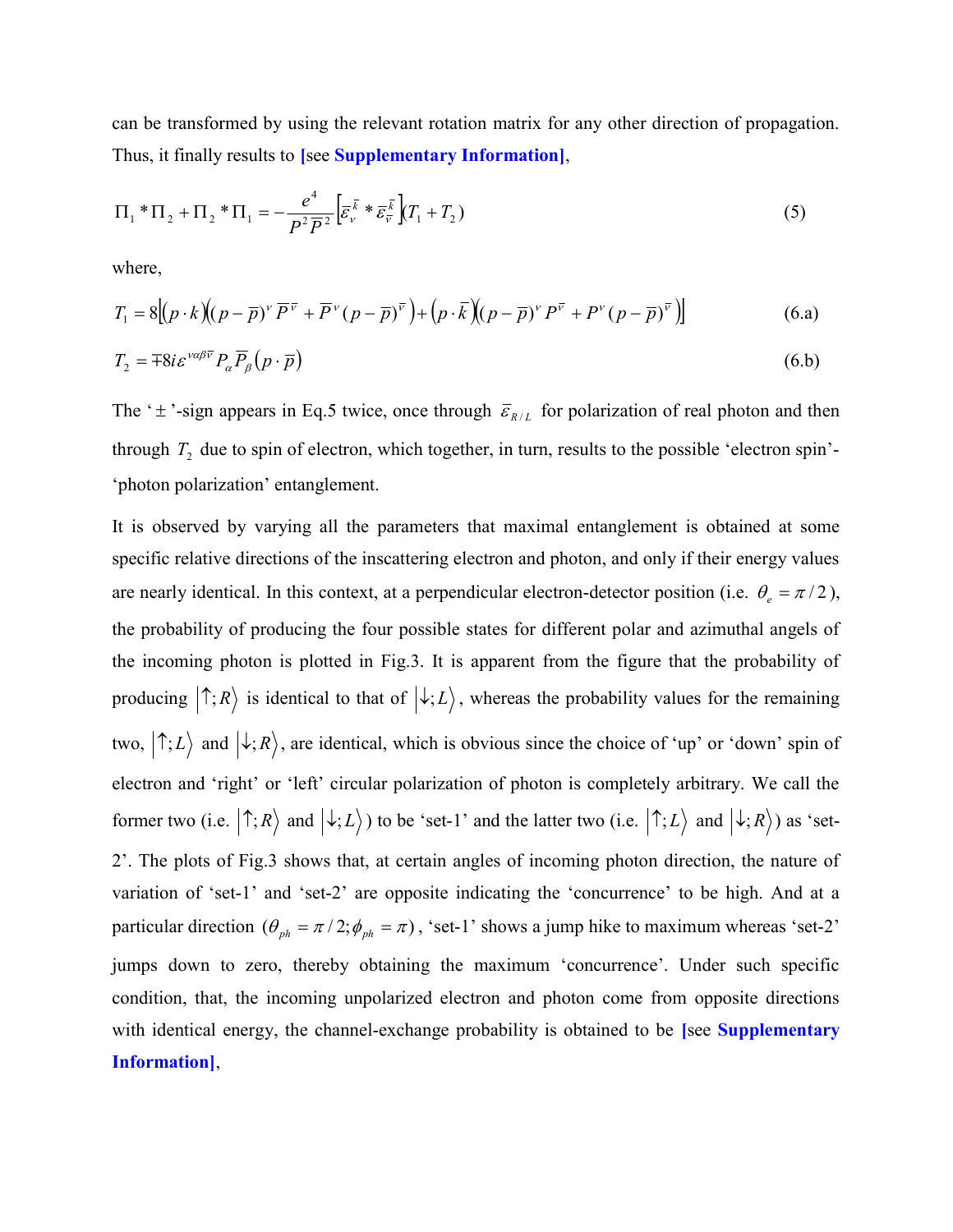$$
\Pi_1 * \Pi_2 + \Pi_2 * \Pi_1 = 2e^4 \Big[ 1 - \big( \pm \big)_{el} \big( \mp \big)_{ph} 1 \Big]
$$
 (7)

where,  $(\pm)_{el}$  represent up/down spin of electron and  $(\mp)_{ph}$  denote RCP/LCP states of the outscattered photon. Thus the probability of creating up-spin electron and RCP photon or down-spin electron and LCP photon is maximum and that of creating any of the other two combinations is zero indicating a maximally entangled (i.e.  $C = 1$ ), i.e. a pure Bell-state of electron-photon pair production on high energy Compton scattering due to 'channel-exchange'.

By varying the directions of incoming electron and photon, it is observed that such 'concurrence' of jumps occur at some particular values of  $\theta_e$  and  $\theta_{ph}$  but only at  $\phi_{ph} = \pi$ , i.e. when the electron-detector (i.e. the created electron) is in the plane of inscattering electron and photon. Therefore, the normalized scattering probability with all the out-scattered states  $|\uparrow;R\rangle, |\downarrow;L\rangle$ ,  $|\uparrow; L\rangle$  and  $|\downarrow; R\rangle$  at  $\phi_{ph} = \pi$  are plotted with incoming electron and photon directions  $({\theta_{e}}; {\theta_{ph}})$  in Fig.4 which reveals such jump-concurrence to occur only at five coordinates:  $(\theta_e = \pi/4; \theta_{nh} = \pi/4),$  $\theta_e = \pi / 4; \theta_{ph} = \pi / 4$ ,  $(\theta_e = \pi / 4; \theta_{ph} = 3\pi / 4)$ ,  $(\theta_e = 3\pi / 4; \theta_{ph} = \pi / 4)$  $(\theta_e = 3\pi/4; \theta_{nh} = \pi/4)$ ,  $(\theta_e = 3\pi/4; \theta_{ph} = 3\pi/4)$  and  $(\theta_e = \pi/2; \theta_{ph} = \pi/2)$ . However, the plots of Fig.4 show that there are many other possible directions for which 'set-1' and 'set-2' varies oppositely in nature but not as jump thereby indicating some degree of entanglement but not strong.

In order to investigate the jump-concurrence at such particular directions, the angular distribution of creation probability of 'set-1' and'set-2' in terms of incoming photon directions for the relevant electron angles  $(\theta_e = \pi/4; \pi/2; 3\pi/4)$  are plotted in Fig.5. It is to be noted that the electron-detector is at the position  $\theta_{ph} = 0$  of Fig.5 and the distance of the curves from origin of the circles represent the corresponding creation probability, normalized for the respective electron angles. It is observed from the figure that at the particular angles  $(\theta_e = \pi / 4; \theta_{ph} = \pi / 4)$ ,  $(\theta_e = \pi / 4; \theta_{ph} = 3\pi / 4),$   $(\theta_e = 3\pi / 4; \theta_{ph} = \pi / 4),$   $(\theta_e = 3\pi / 4; \theta_{ph} = 3\pi / 4)$  and

 $(\theta_e = \pi/2; \theta_{ph} = \pi/2)$ , 'set-1' and 'set-2' curves show peaks and dips, respectively. However only at  $(\theta_e = \pi/2; \theta_{ph} = \pi/2)$ , the variation shows a dip of 'set-2' to zero value thereby indicating the generation of a pure Bell-state. The other jump-concurrences indicate strong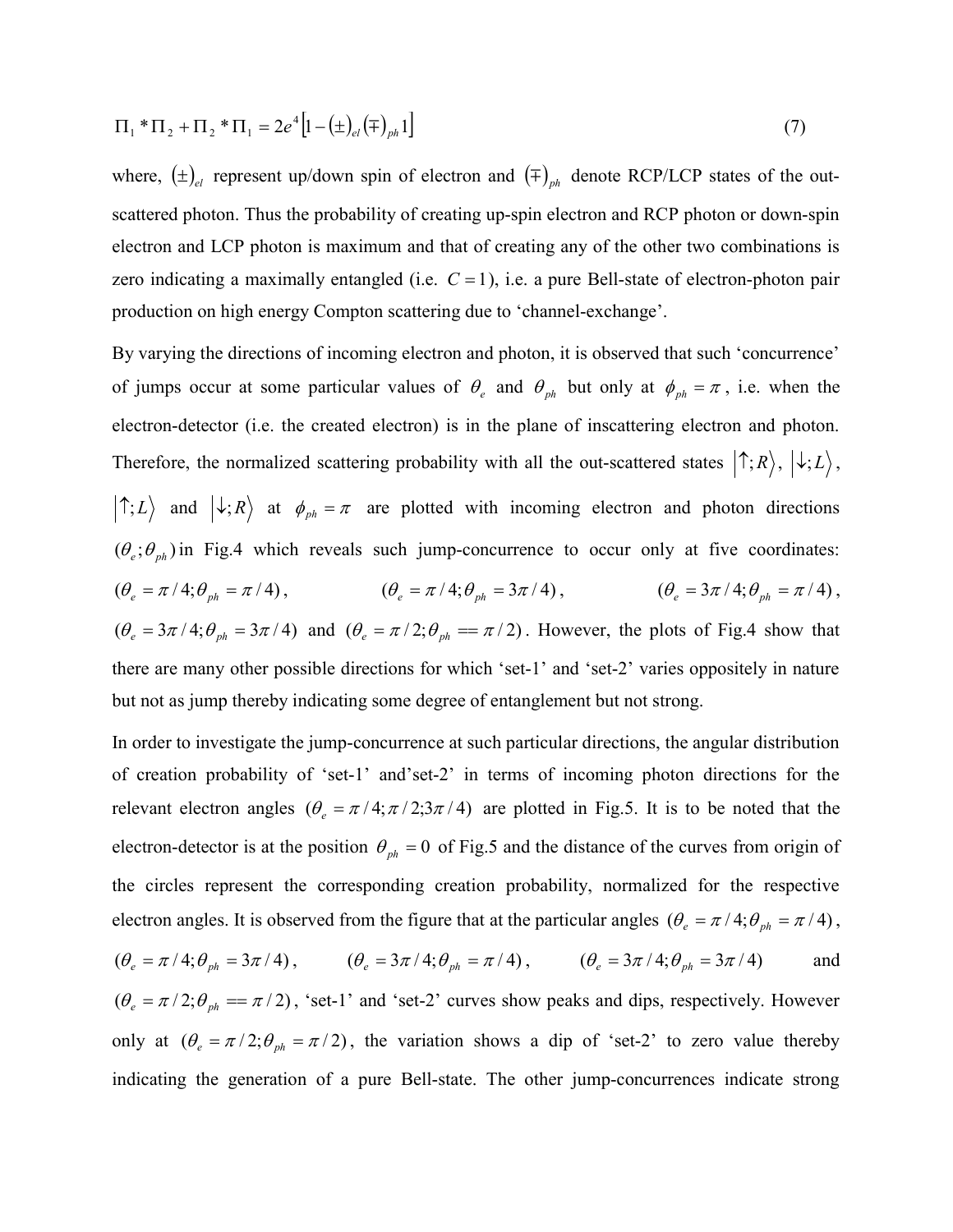entanglement but not maximal. It is worthy to mention that the former four angles represent two opposite cones around the electron-detector axis and the last angle shows a plane perpendicular to it resulting maximal entanglement. It is also interesting to note that all such jumpconcurrences, as can be seen in Fig.4 and Fig.5, ensure a contour line in  $(\theta_e, \theta_{nh})$ -space around the concurrence point on which concurrence is zero where 'set-1' and 'set-2' intersects. Thus all such strong entanglement conditions defined by jump-concurrences are bounded by the productstate conditions indicating such strong entanglement conditions to be highly selective over the scattering electron-photon directions.

In conclusion, the requirement of a quantum communication network to achieve a combination of matter qubits and propagating qubits for quantum teleportation and quantum repeater to process quantum information between remote qubits necessitates the creation of quantum entanglement between electron and photon over long distances, which is the key challenge of the state-of-the-art quantum technology [14-16]. In this context, the current work explores the possibility of entangled electron-photon pair production due to channel-exchange in high-energy Compton scattering of unpolarized electron-photon without the Kapitza-Dirac restriction. It has been shown that if the electrons and photons, with nearly equal energy of the order of MeV, scatter, an entangled pair of up-spin electron and RCP photon or down-spin electron and LCP photon can be created. Such entanglement is quite strong for particular directions of scattering particles along two opposite cones at  $45^0$  around the electron-detector axis, and along the plane perpendicular to it is maximal; and thus in such particular directions the spin-polarization entangled electron-photon pairs are highly possible to be found in practical experiments. Therefore, the present work provides a protocol for creating entangled electron-photon pairs for large distance teleportation associated with future quantum communication network.

#### Acknowledgement

The authors would like to acknowledge the Centre of Excellence (COE), University of Calcutta, funded by the World Bank through TEQIP Phase III for funding the fellowship of Dr. Basudev Nag Chowdhury through the University of Calcutta.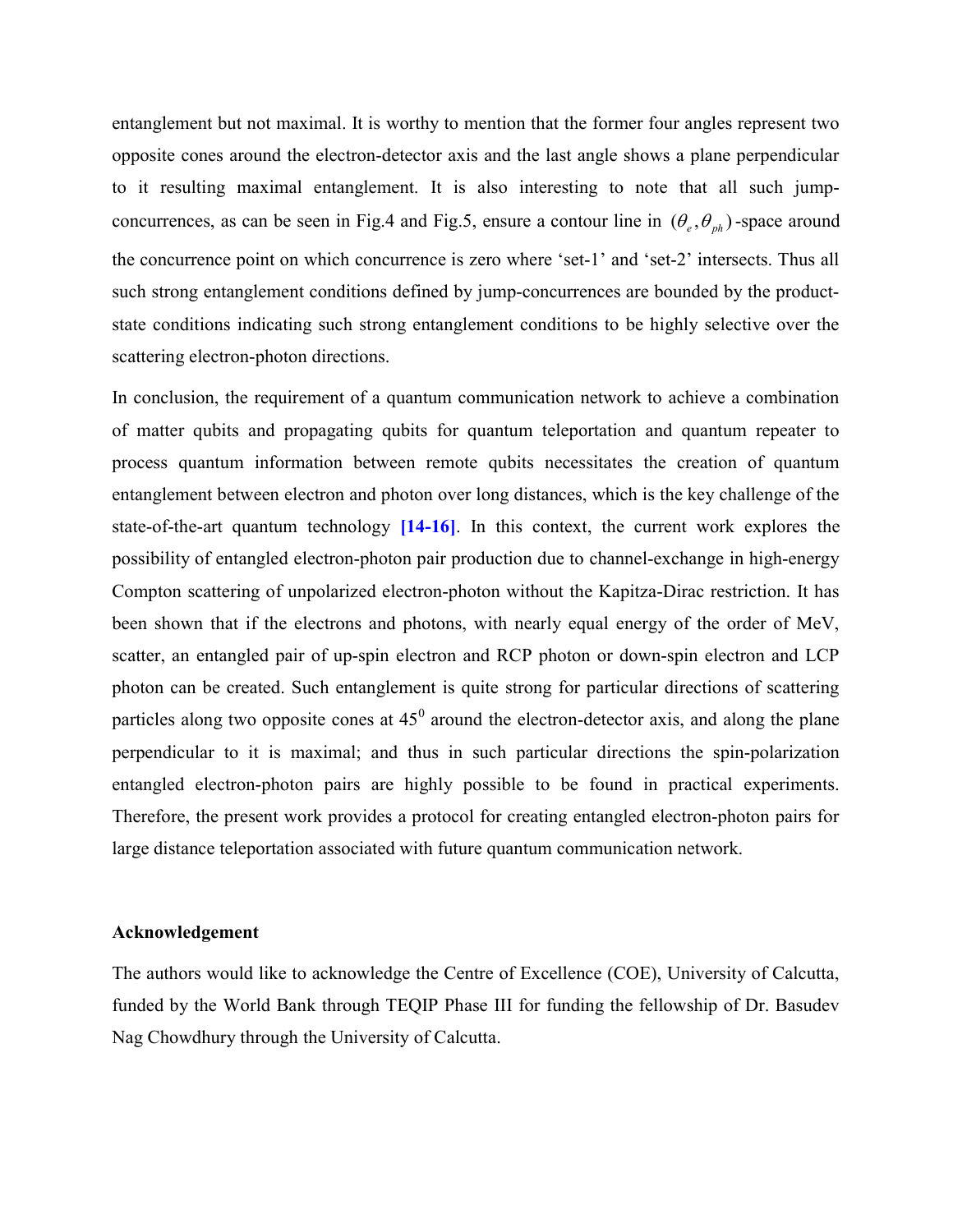#### References

- 1. R. Horodecki, P. Horodecki, M. Horodecki and K. Horodecki, Rev. Mod. Phys. 81, 2 (2009).
- 2. N. Friis, G. Vitagliano, M. Malik and M. Huber, *Nature Reviews Physics* 1, 72 (2019).
- 3. J. G. Richens, J. H. Selby and S. W. Al-Safi, Phys. Rev. Lett. 119, 080503 (2017).
- 4. A. Roulet and C. Bruder, Phys. Rev. Lett. 121, 063601 (2018).
- 5. M. Ho, E. Oudot, J-D. Bancal and N. Sangouard, Phys. Rev. Lett. 121, 023602 (2018).
- 6. E. A. R. González, A. Borne, B. Boulanger, J. A. Levenson and K. Bencheikh, Phys. Rev. Lett. **120**, 043601 (2018).
- 7. B. Hensen et al, *Nature* **526**, 682 (2015).
- 8. R. Riedinger et al, Nature 556, 473 (2018).
- 9. C. Abellán et al, *Nature* **557**, 212 (2018).
- 10. X-L. Wang et al, Phys. Rev. Lett. 120, 260502 (2018).
- 11. J-P. W. MacLean, J. M. Donohue and K. J. Resch, Phys. Rev. Lett. 120, 053601 (2018).
- 12. A. Barasiński, A. Černoch and K. Lemr, Phys. Rev. Lett. 122, 170501 (2019).
- 13. P-A. Moreau et al, Sci. Adv. 5, 2563 (2019).
- 14. W. B. Gao, P. Fallahi, E. Togan, J. Miguel-Sanchez and A. Imamoglu, Nature 491, 426 (2012).
- 15. K. D. Greve et al, Nature 491, 421 (2012).
- 16. J.R. Schaibley, A.P. Burgers, G.A. McCracken, L-M. Duan, P.R. Berman and D.G. Steel, Phys. Rev. Lett. **110**, 167401 (2013).
- 17. A. Cervera-Lierta, J. I. Latorre, J. Rojo and L. Rottoli, SciPost Phys. 3, 036 (2017).
- 18. S. Ahrens and C-P. Sun, Phys. Rev. A 96, 063407 (2017).
- 19. P. L. Kapitza and P. A. M. Dirac, Mathematical Proceedings of the Cambridge Philosophical Society 29, 297 (1933).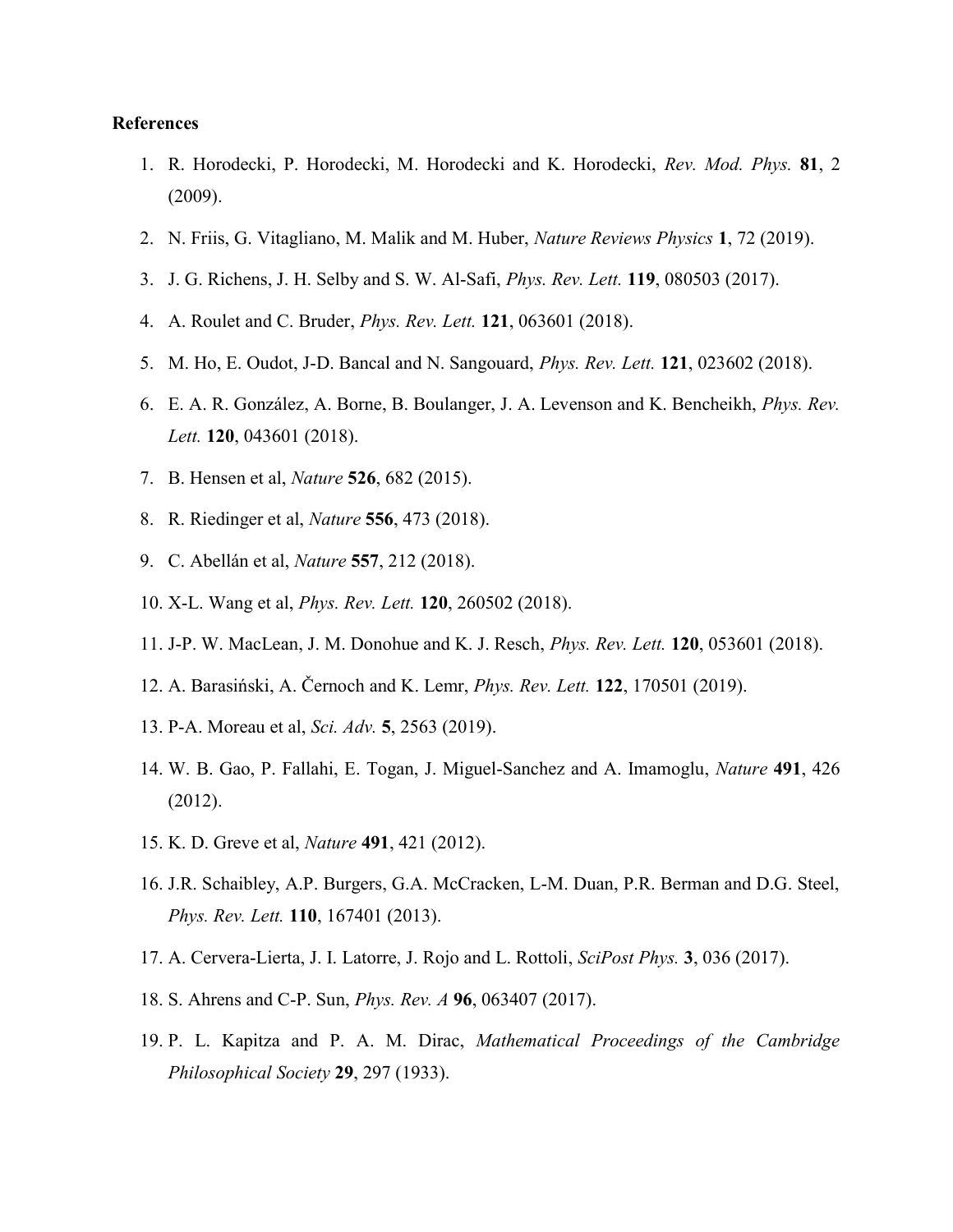- 20. S. Tashenov, *Nucl. Instr. and Meth. A* **640**, 164 (2011).
- 21. G. R. Choppin, J-O. Liljenzin and J. Rydberg, Radiochemistry and nuclear chemistry, Butterworth-Heinemann, Woburn, Massachusetts, Third Edition, (2002).
- 22. F. Halzen and A.D. Martin, Quarks And Leptons, An Introductory Course In Modern Particle Physics, John Wiley and Sons, New York, First Edition (1984).
- 23. C. H. Bennett, D. P. DiVincenzo, J. A. Smolin and W. K. Wootters, Phys. Rev. Lett. 54, 3824 (1996).
- 24. S. Hill and W. K. Wootters, Phys. Rev. Lett. 78, 5022 (1997).
- 25. S-K. Chu, C-T. Ma, R-X. Miao and C-H. Wu, Annals of Physics 395, 183 (2018).
- 26. S. Cipiccia et al, Rev. Sci. Instrum. 84, 113302 (2013).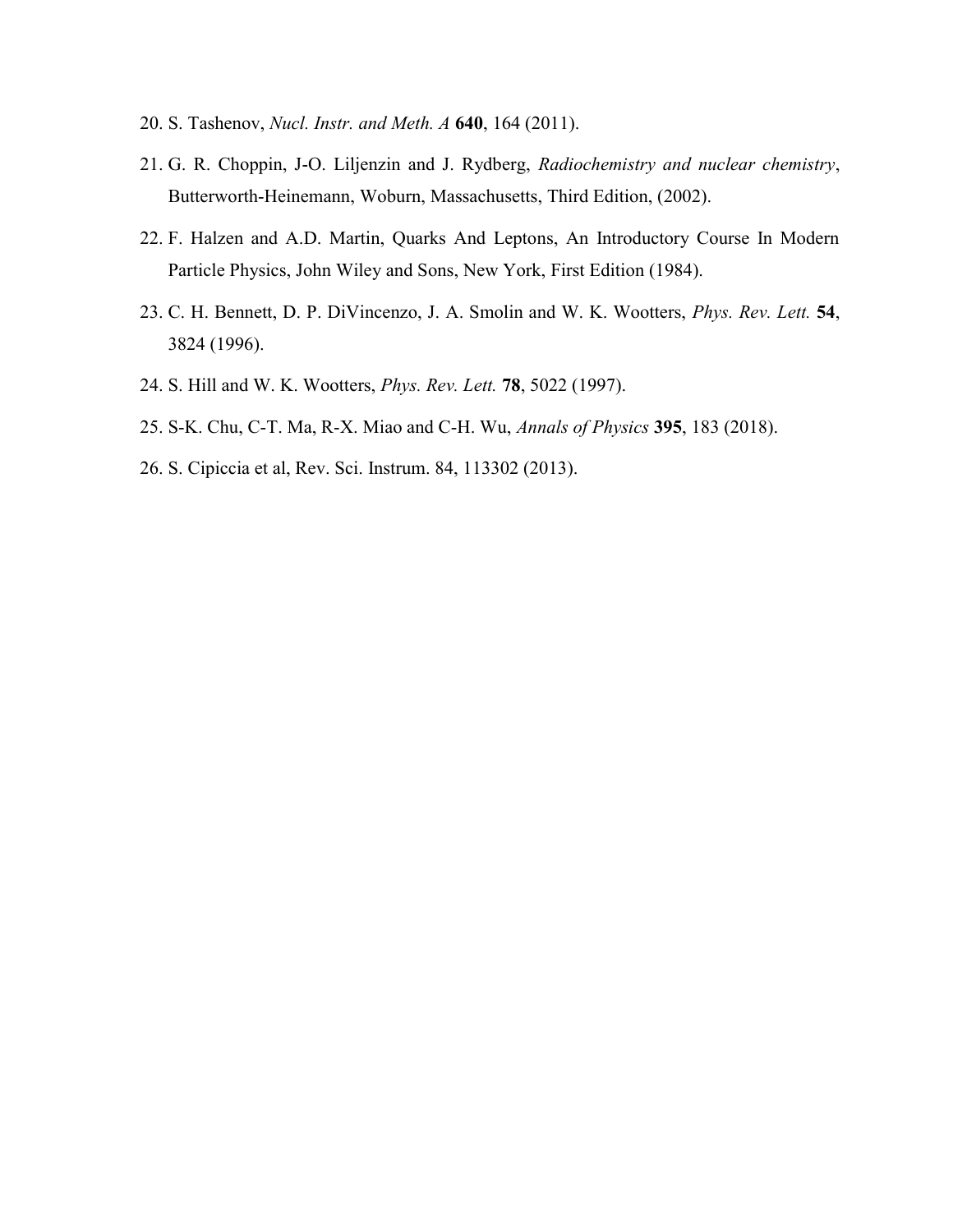## FIGURES



Fig.1. The two lowest possible order Feynman diagrams for Compton scattering of unpolarized electron and photon through 's'-channel and 'u'-channel resulting in the generation of spinpolarized electron-photon pair.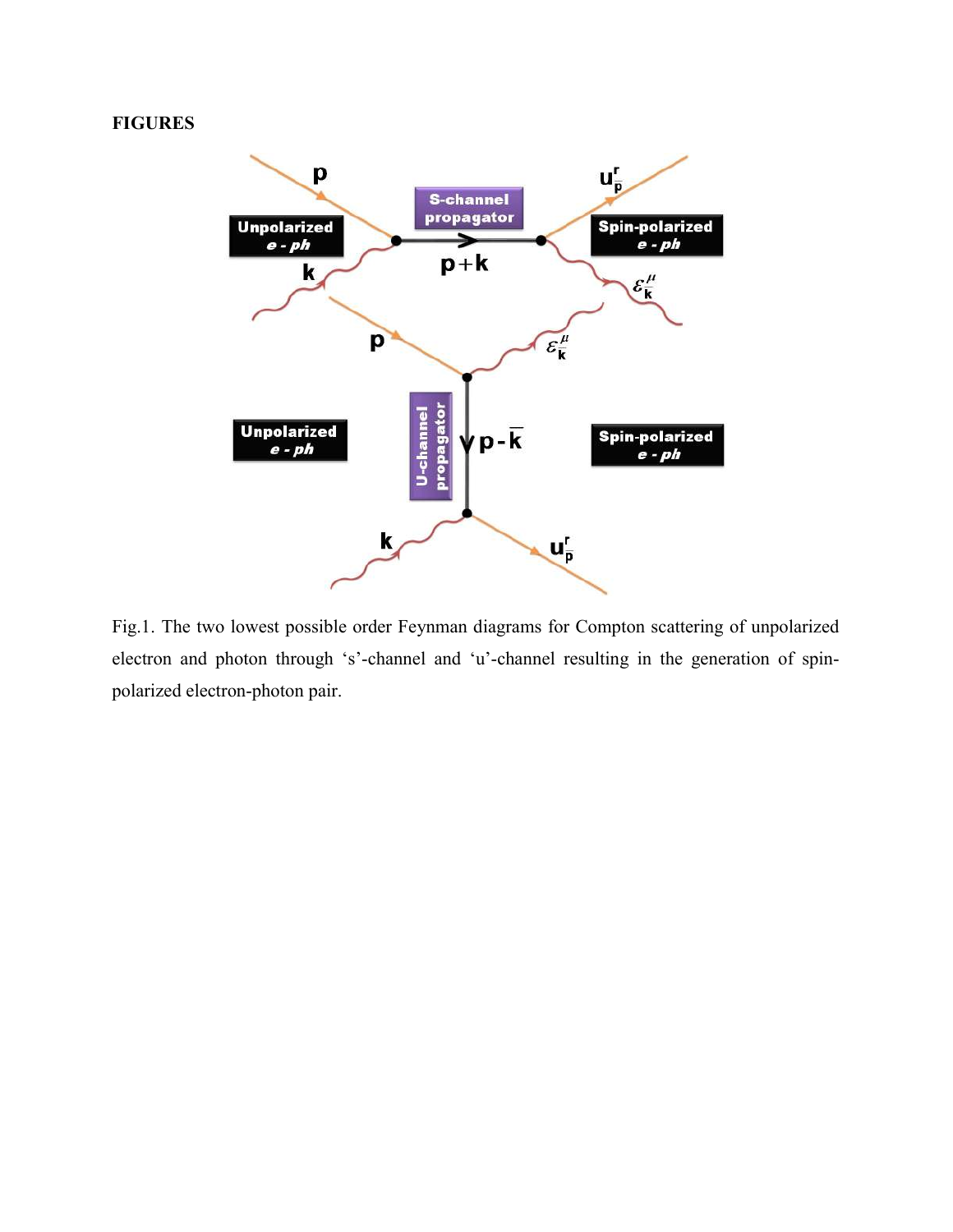

Fig.2. The schematic of scattering angles for Compton scattering of electron and photon. The outgoing electron is assumed to traverse along +ve Z-axis and the incoming electron to move on ZX-plane without loss of generality. The angle of incidence of the incoming photon is thus varied in the entire range.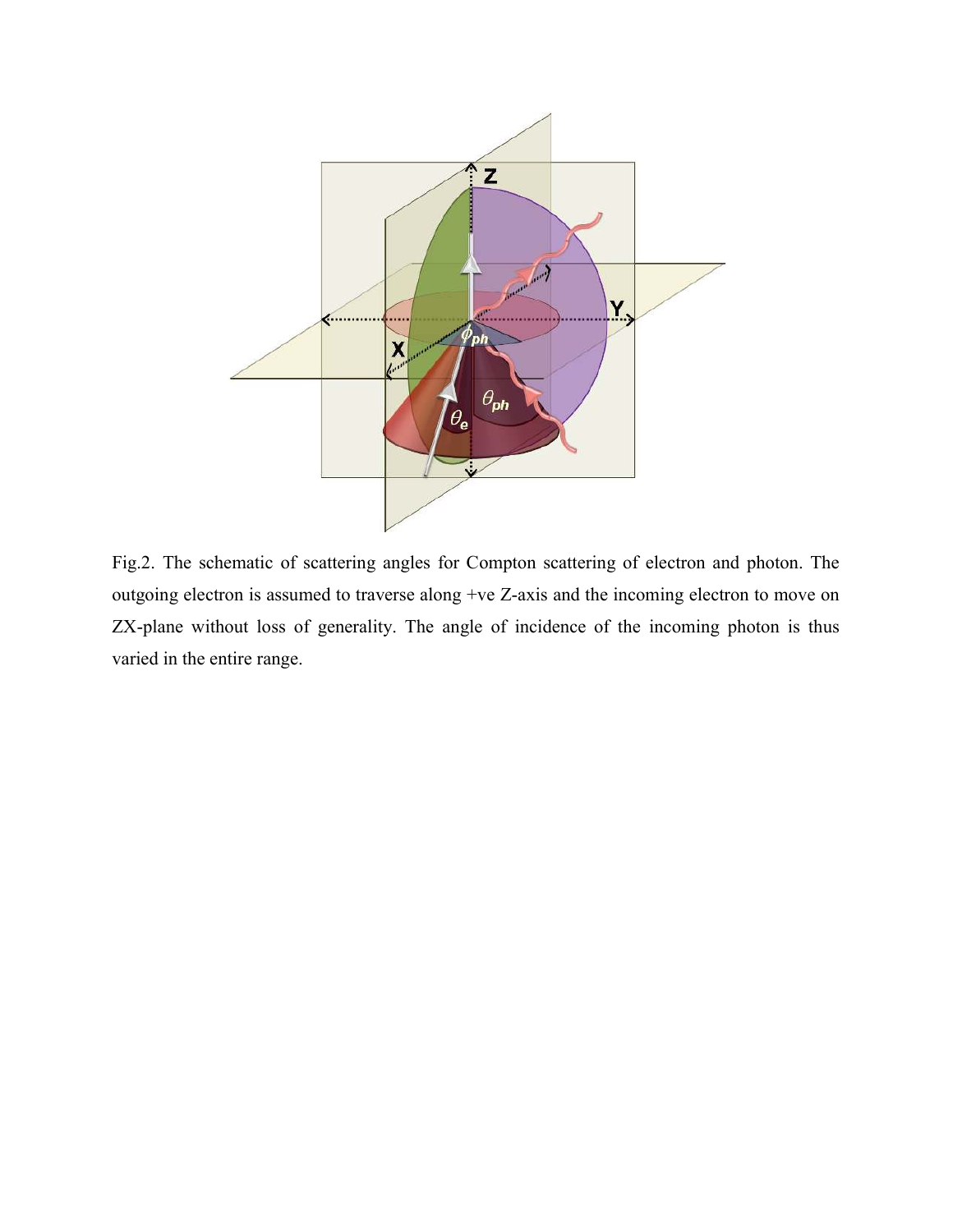

Fig.3. Normalized probability (Pr) of producing the four possible states for different polar and azimuthal angles  $(\theta_{ph}, \phi_{ph})$  of the incoming photon at a perpendicular electron detector position (i.e.  $\theta_e = \pi/2$ ).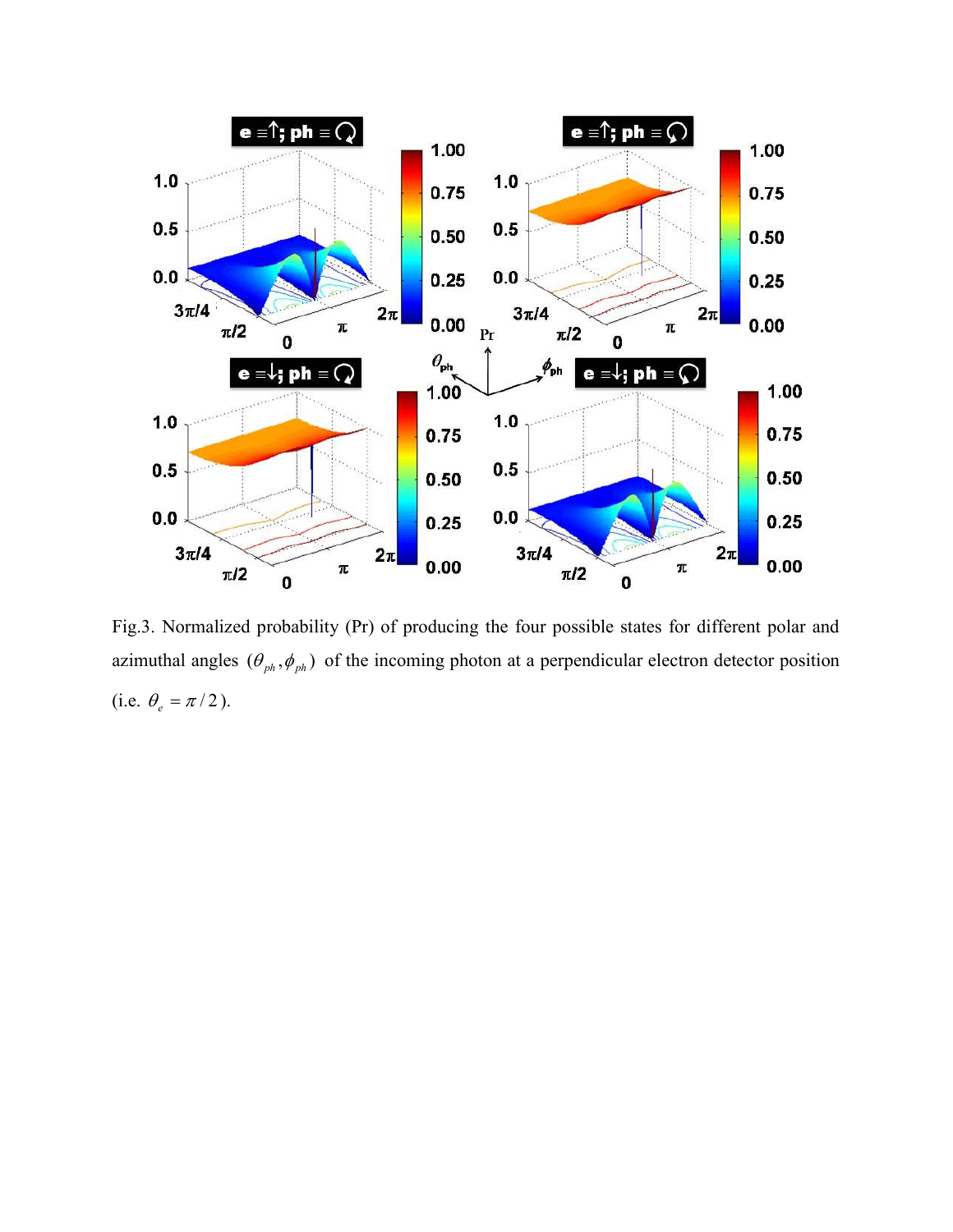

Fig.4. Normalized probability (Pr) of producing the four possible states for different polar angles  $(\theta_{ph}, \phi_e)$  of the incoming coplanar electron and photon.